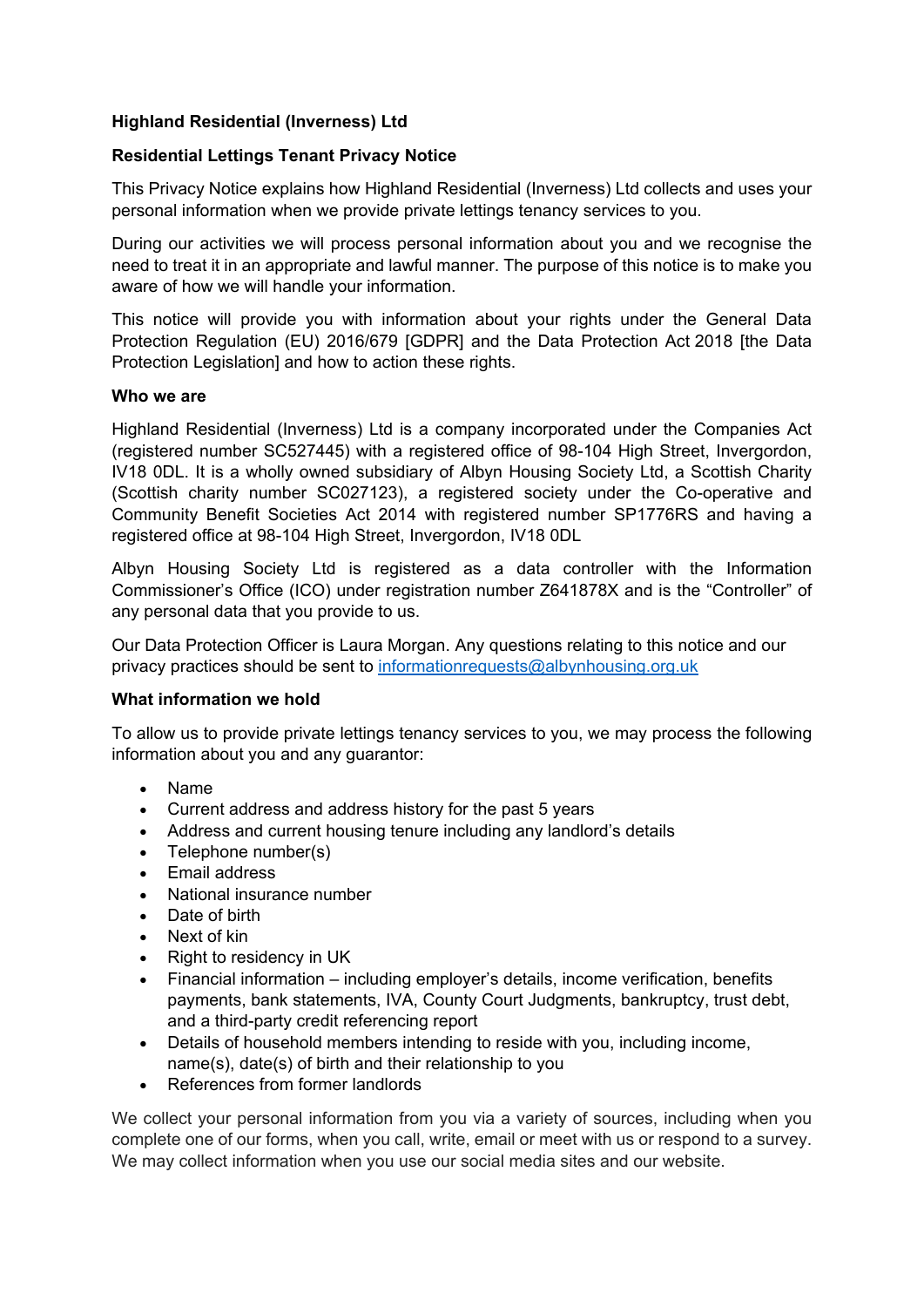## **Why we need your personal information - Contractual purposes and legal obligation**

We collect your information and may use it for the following purposes:

- To assess your application to rent a property
- To enable us to supply you with the services and information which you have requested or expect from us
- To undertake and perform our obligations and duties to you in accordance with the terms of our contract with you
- Comply with any legal obligations, we are subject to
- To enable us to respond to service requests including repairs and tenancy changes
- To investigate and respond to complaints
- To contact you in order to send you details of any changes to our services which may affect you
- For all other purposes consistent with the proper performance of our operations and business including debt recovery

## **Why we need your personal information – legitimate interests**

We also process your personal information in pursuit of our legitimate interests. This may include:

- Research and statistical analysis to help improve our business processes and the services offered to our customers, as well as to evaluate our performance against other benchmarks. Where possible, statistical information is anonymised or pseudonymised.
- Customer segmentation research to allow us to help us better understand our customers' characteristics and prioritise, tailor and target services to you.
- Surveys relating to our services in order to gauge satisfaction and make improvements based on feedback.

Where we process your personal information in pursuit of our legitimate interests, you have the right to object to us using your personal information for the above purposes. If you wish to object to any of the above processing, please contact us by emailing: [informationrequests@albynhousing.org.uk](mailto:informationrequests@albynhousing.org.uk)

If we agree and comply with your objection, this may affect our ability to undertake the tasks above for your benefit.

#### **Other uses of your personal information**

We may ask you if we can process your personal information for additional purposes. Where we do so, we will provide you with an additional privacy notice with information on how we will use your information.

#### **Who we share your personal information with**

We share limited personal data with our contractors who are carrying out services on our behalf including:

- Emergency, responsive, or planned property repairs contractors
- Satisfaction survey providers
- Credit referencing agencies
- Rental deposit schemes
- Registered landlord of the property
- Payment service providers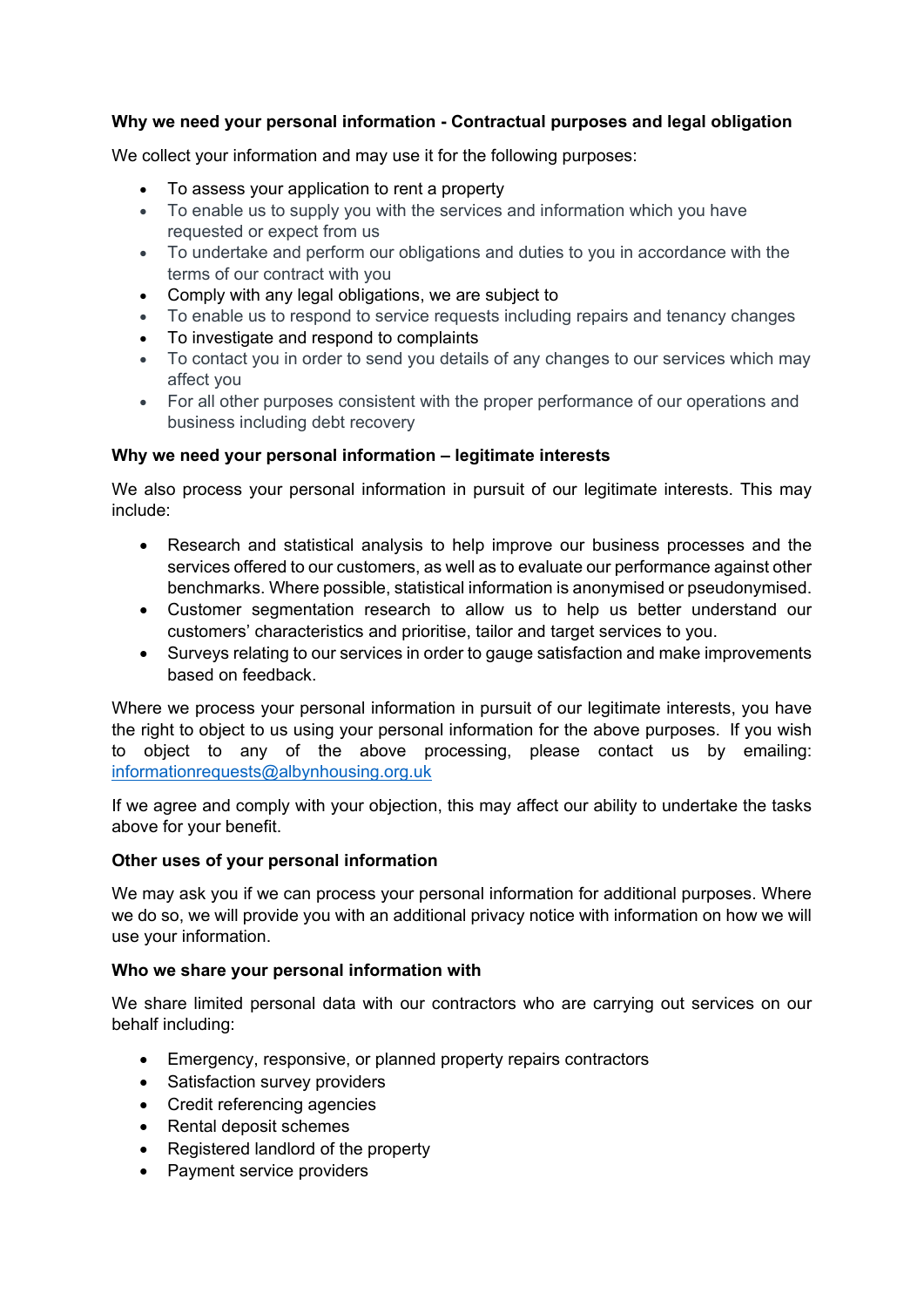- Debt collection services
- Property management systems providers

Our contractors are required to comply with the law and our own Data Processing Agreement or Data Processing Clauses within our contracts to ensure data is managed appropriately and for specified purposes.

We may be required to share personal information with statutory or requiatory authorities and organisations to comply with statutory obligations. We may also share personal information with our professional and legal advisors for the purposes of taking advice.

We will only share information on the basis of your consent or in accordance with another lawful basis under UK data protection legislation.

In the event that we do share personal information with external third parties, we will only share such personal information strictly required for the specific purposes and take reasonable steps to ensure that recipients shall only process the disclosed personal information in accordance with those purposes.

#### **How we protect personal information**

When you give us information, we take steps to make sure that your personal information is kept safe and secure. Your personal information is stored on our paper and IT filing systems which may be copied for testing, back up, archiving and disaster recovery purposes. Access to your information is limited to those who require it to provide services to you. All data is held within the UK and EEA.

If any of your personal information is transferred outwith the European Union or the European Economic Area by any of our contractors, we will ensure that there are adequate safeguards in place to protect personal information in accordance with the General Data Protection regulations and applicable UK Data Protection Legislation

#### **How long we keep your personal information**

We will only keep your personal information for as long as necessary to provide you with tenancy services and to safeguard Highland Residential Ltd in the event of any claims, complaints, litigation, enquiries or investigations during or following the termination of your tenancy.

We will keep certain personal information of tenants for longer in order to confirm how long you were a tenant. We need to do this to in the event of a claim against Highland Residential Ltd.

We have a data retention policy that sets out the periods for all information we hold about your factoring service. You can request a copy by contacting: [informationrequests@albynhousing.org.uk](mailto:informationrequests@albynhousing.org.uk)

# **Your rights**

Under data protection law, you have rights including:

- Your right of access You have the right to ask us for copies of your personal information.
- Your right to rectification You have the right to ask us to rectify personal information you think is inaccurate. You also have the right to ask us to complete information you think is incomplete.